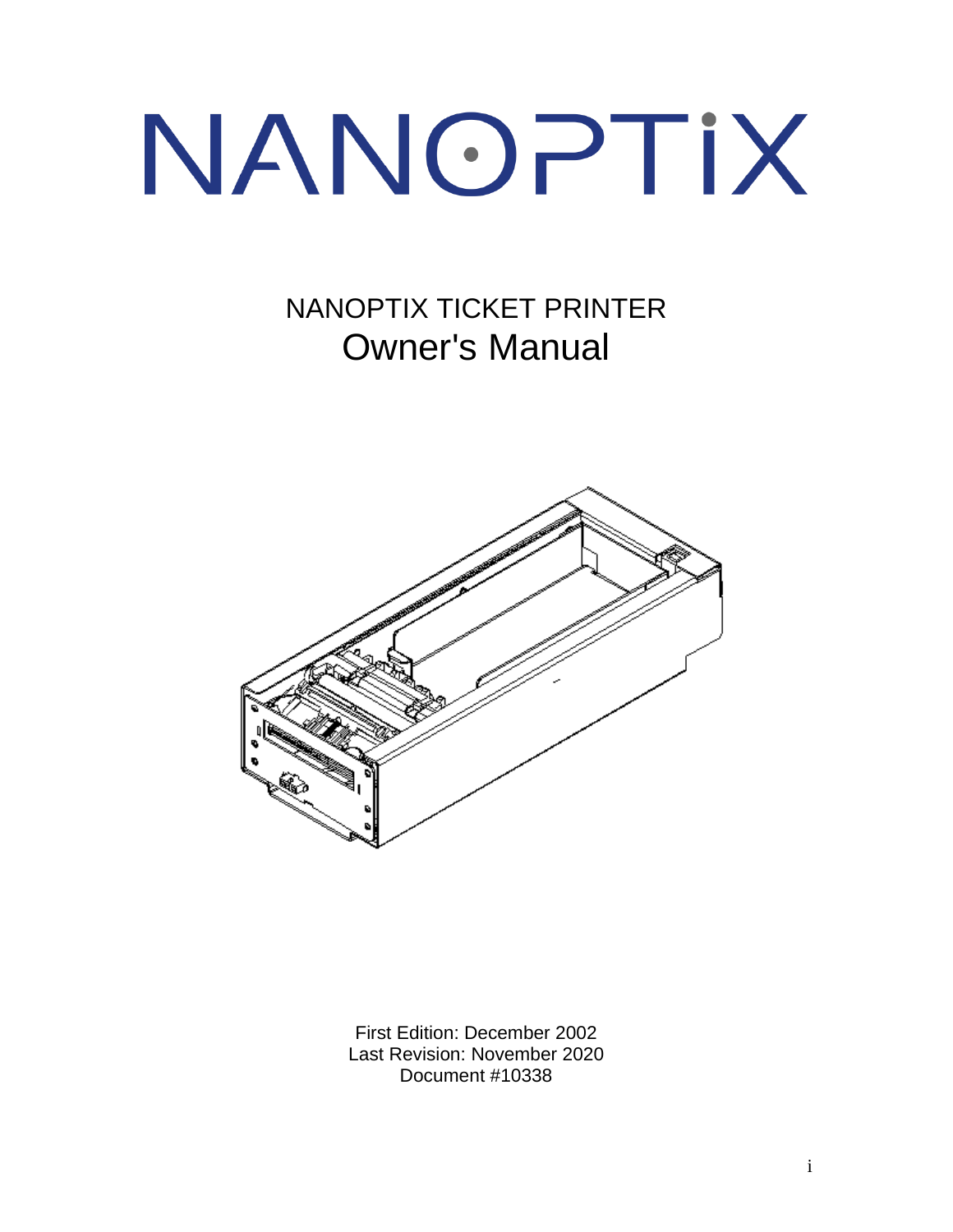# **Legal Notices**

#### **Disclaimer**

Information in this document is subject to change without notice. Consult your Nanoptix Inc. sales representative for information that is applicable and current. Nanoptix Inc. reserves the right to improve products as new technology, components, software, and firmware become available.

No part of this document may be reproduced or transmitted in any form or by any means, electronic or mechanical, for any purpose without the express written permission of Nanoptix Inc.

#### **Copyright**

Copyright 2003 by Nanoptix Inc. Dieppe, New Brunswick Canada All rights reserved Printed in Canada Confidential, Unpublished Property of Nanoptix Inc.

#### **Trademarks**

Epson is registered trademark of Epson Corporation.

Windows is registered trademark of Microsoft Corporation.

Nanoptix is a trademark. Other trademarks and registered trademarks are the property of their respective holders.

#### **Federal Communications Commission (FCC) Radio Frequency Interference Statement**

#### **Warning**

Changes or modifications to this unit not expressly approved by the party responsible for compliance could void the user's authority to operate the equipment.

#### **Note**

This equipment has been tested and found to comply with the limits for a Class A digital device, pursuant to Part 15 of the FCC Rules. These limits are designed to provide reasonable protection against harmful interference when the equipment is operated in a commercial environment. This equipment generates, uses, and can radiate radio frequency energy and, if not installed and used in accordance with the instruction manual, may cause harmful interference to radio communications. Operation of this equipment in a residential area is likely to cause harmful interference in which case the user will be required to correct the interference at his own expense.

#### **Information to the User**

This equipment must be installed and used in strict accordance with the manufacturer's instructions. However, there is no guarantee that interference to radio communications will not occur in a particular commercial installation. If this equipment does cause interference, which can be determined by turning the equipment off and on, the user is encouraged to contact Nanoptix Inc. immediately.

Nanoptix Inc. is not responsible for any radio or television interference caused by unauthorized modification of this equipment or the substitution or attachment of connecting cables and equipment other than those specified by Nanoptix Inc. The correction of interferences caused by such unauthorized modification, substitution or attachment will be the responsibility of the user.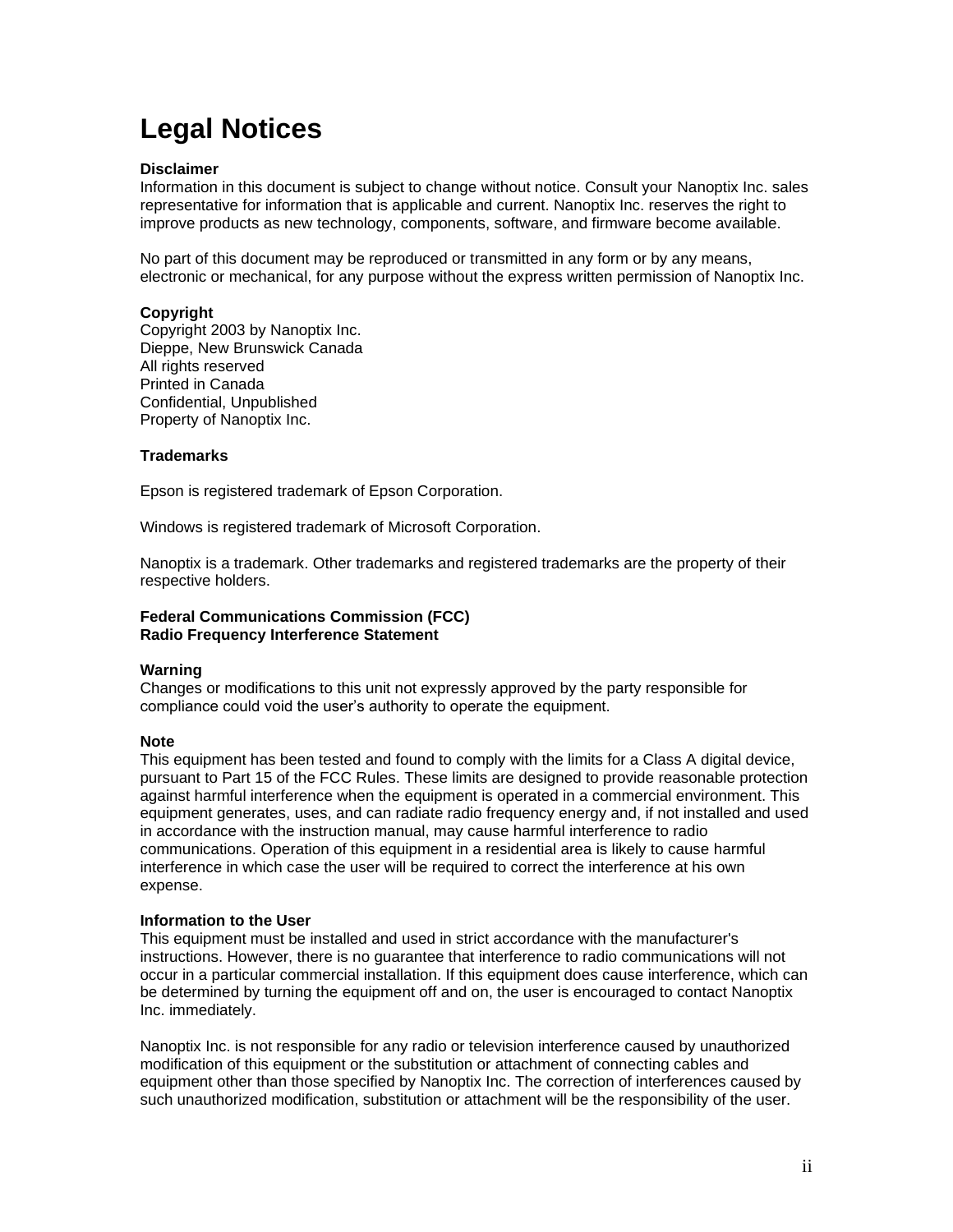In order to ensure compliance with the Product Safety, FCC and CE marking requirements, you must use the power supply, power cord, and interface cable which were shipped with this product or which meet the following parameters:

#### **Power Supply**

UL Listed power supply with standard 60Hz-50Hz, 100-240VAC input and 24VDC output equipped with AC line filtering, over-current and short-circuit protection.

Use of this product with a power supply other than the Nanoptix Inc. power supply will require you to test the power supply and Nanoptix Inc. printer for FCC and CE mark certification.

#### **Communication Interface Cable**

An approved Nanoptix interface cable must be used with this product. Use of a cable other than Nanoptix approved product will require that you test the cable with the Nanoptix Inc. printer and your system for FCC and CE mark certification.

#### **Power Cord**

A UL listed, detachable power cord must be used. A power cord with Type SVT marking must be used. For applications outside the North America, power cords that meet the particular country's certification and application requirements should be used.

Use of a power cord other than described here may result in a violation of safety certifications that is in force in the country of use.

#### **Industry Canada (IC)**

#### **Radio Frequency Interference Statement**

This Class A digital apparatus meets all requirements of the Canadian Interference-Causing Equipment Regulations.

*Cet appareil numérique de la classe A respecte toutes les exigences du Règlement sur le matériel brouilleur du Canada.*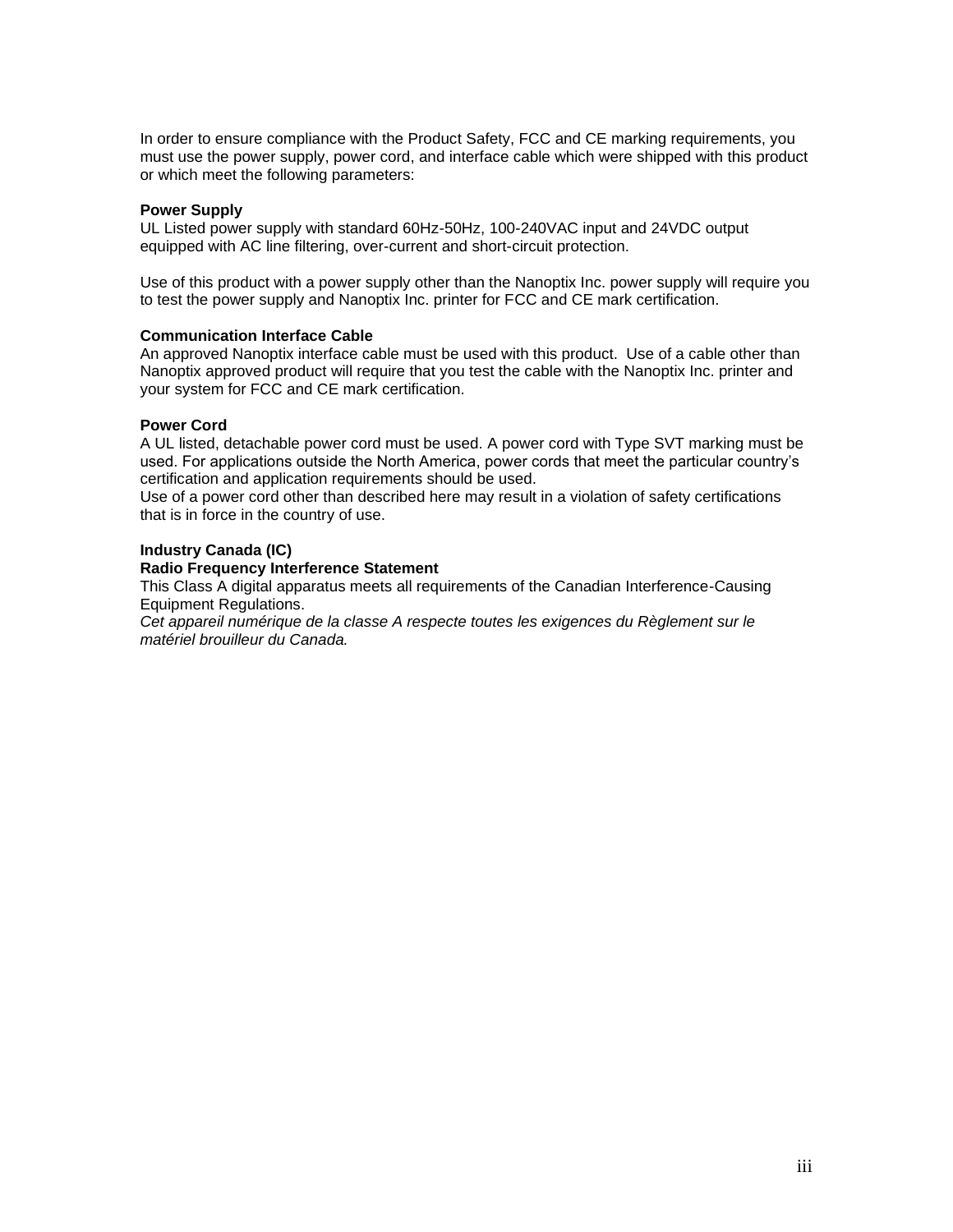# <span id="page-3-0"></span>**Revision History**

| Date       | Changes                                | Author       |
|------------|----------------------------------------|--------------|
| 22/11/2001 | <b>Document Created</b>                | Denis Daigle |
| 15/07/2003 | Corrections to text                    | Denis Daigle |
| 15/01/2004 | Corrections, added FX chipset option   | P.Chiasson   |
| 01/03/2005 | Added hot swappable option             | P.Chiasson   |
| 08/03/2005 | Removed model ID and reviewed document | G. Robichaud |
| 11/26/2020 | Updated company logo                   | D. Aubé      |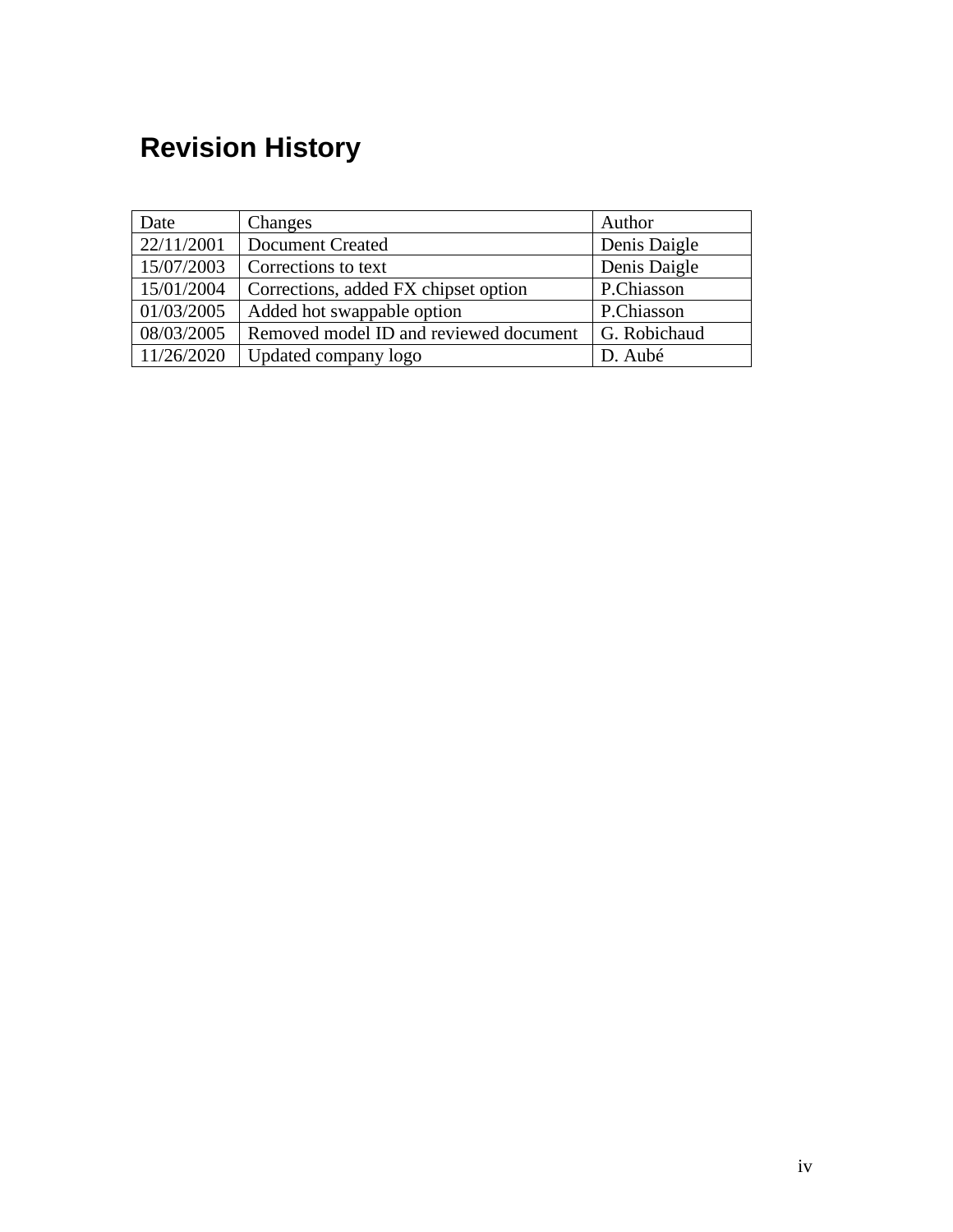# **Table of Contents**

| 1. |  |  |  |
|----|--|--|--|
|    |  |  |  |
|    |  |  |  |
|    |  |  |  |
|    |  |  |  |
|    |  |  |  |
|    |  |  |  |
| 2. |  |  |  |
|    |  |  |  |
|    |  |  |  |
|    |  |  |  |
|    |  |  |  |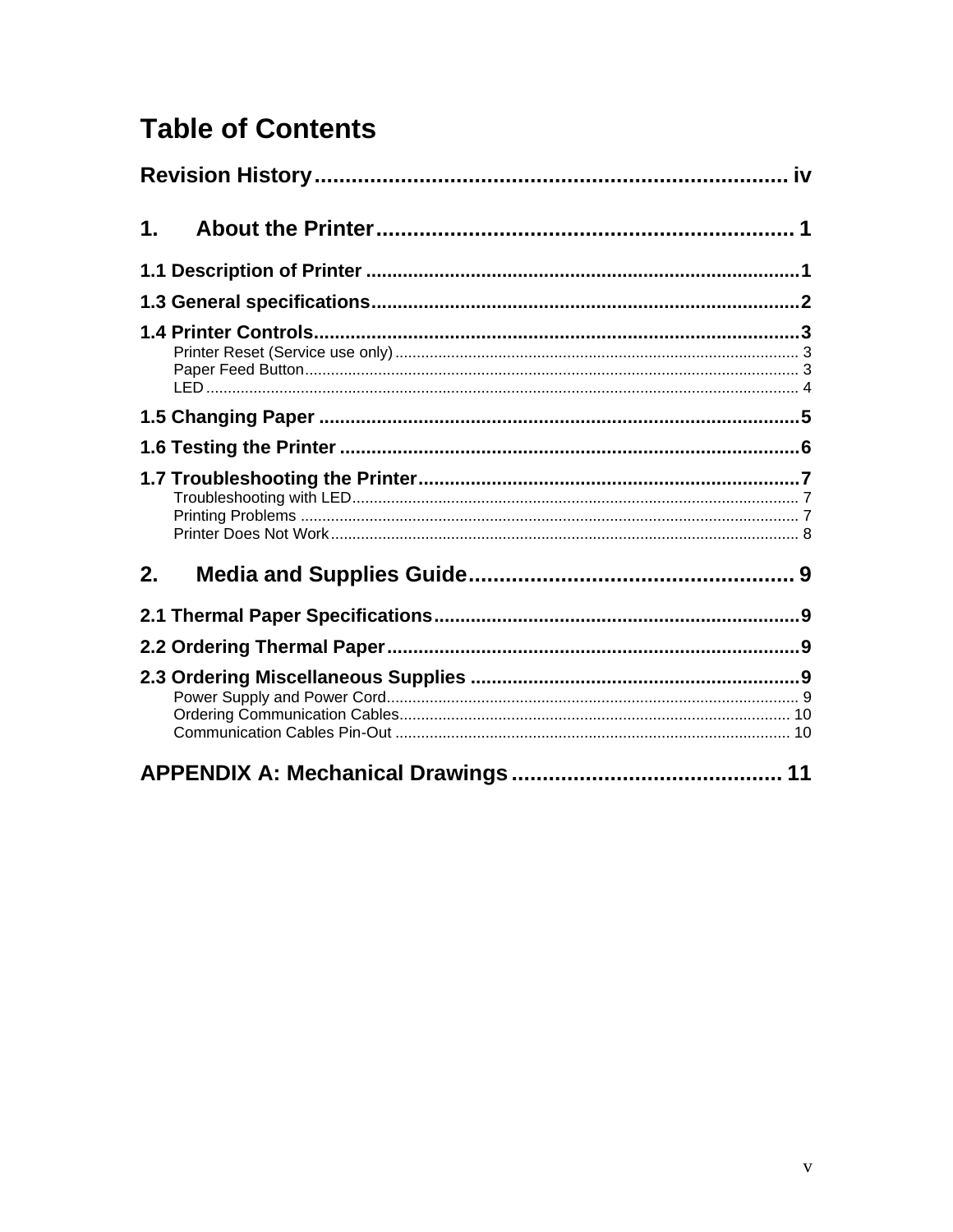# **Figures**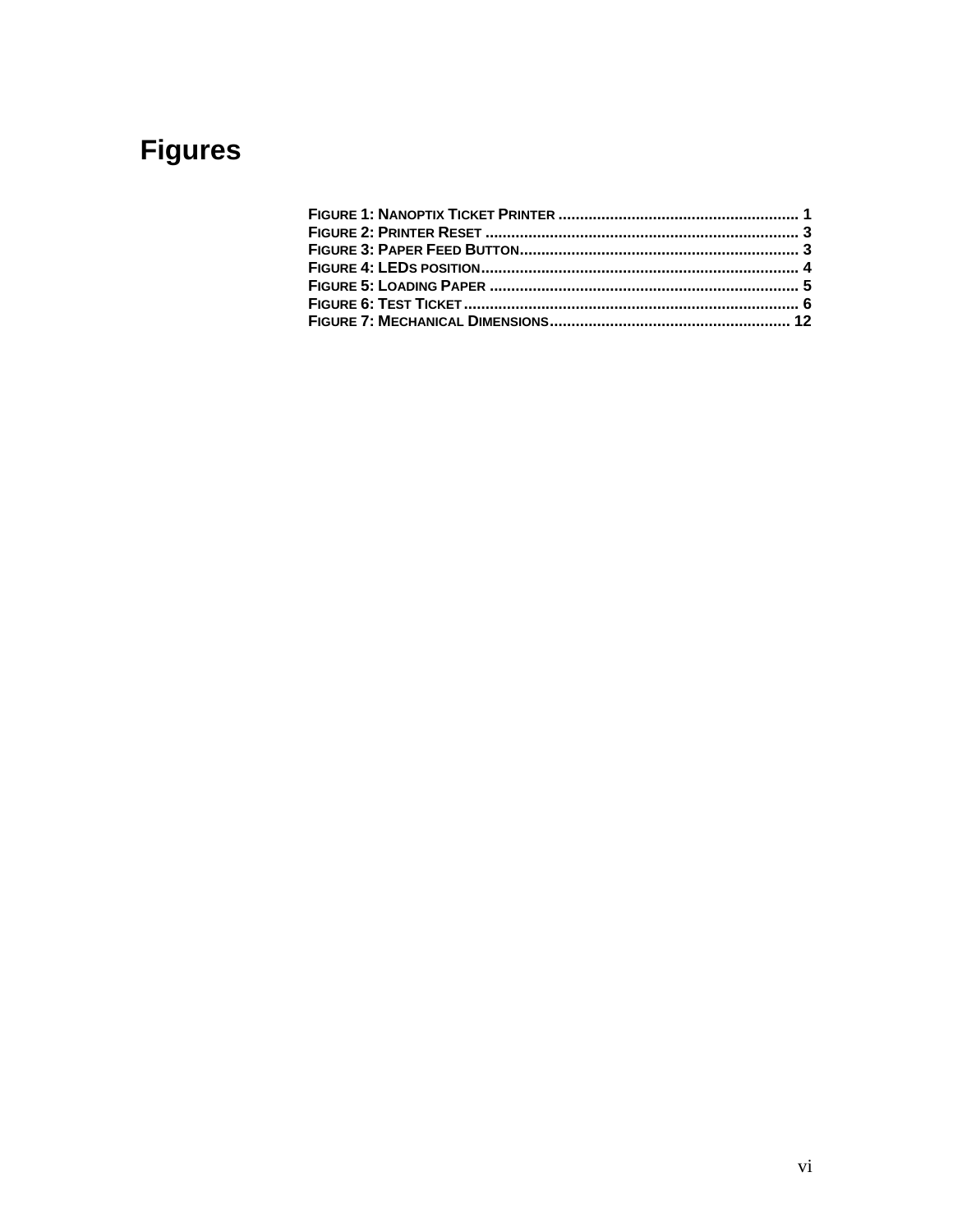# **Tables**

| TABLE 10: PINOUT AND SIGNALS OF FRONT MOLEX (FOR BEZEL) 10 |  |
|------------------------------------------------------------|--|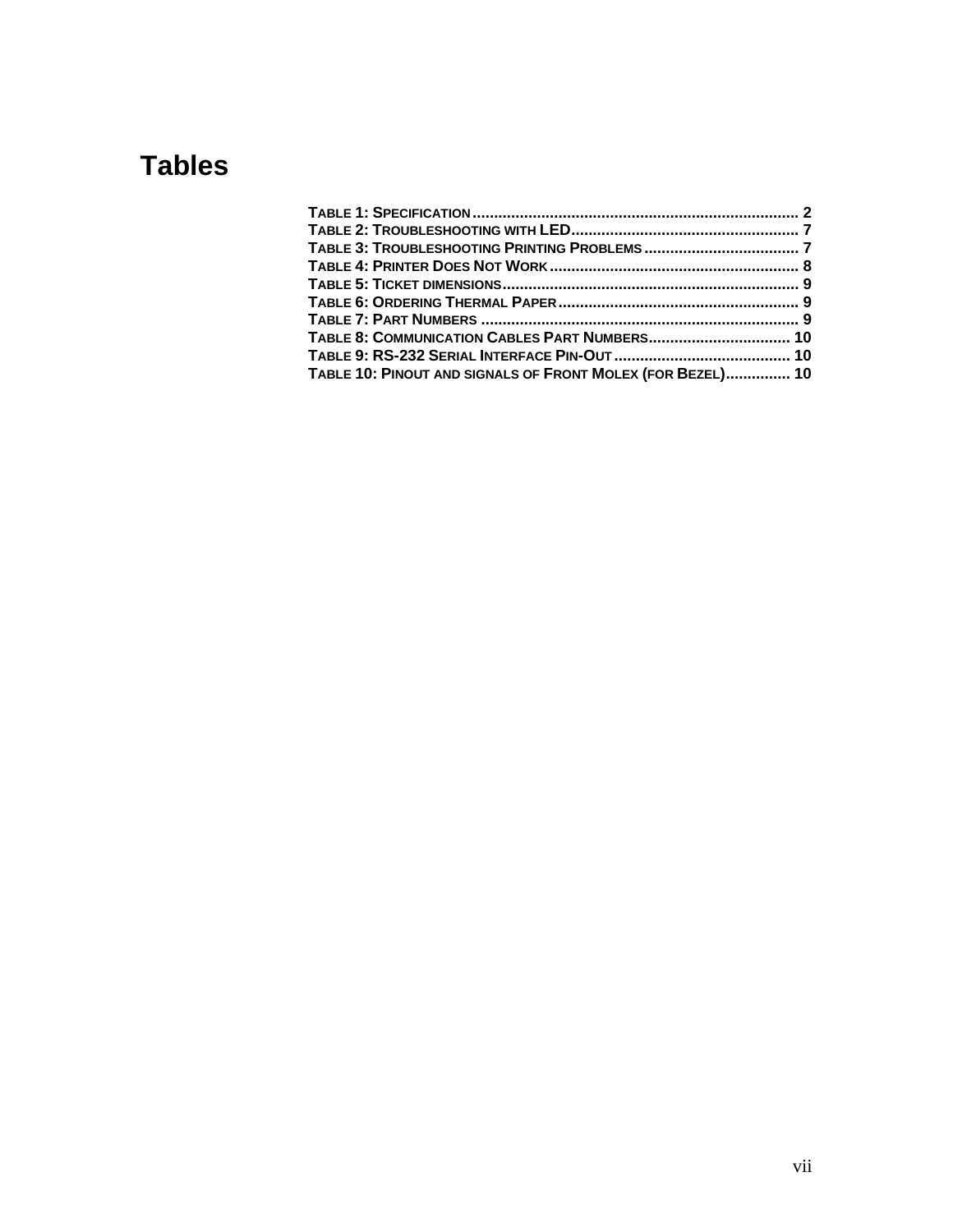# <span id="page-7-0"></span>**1. About the Printer**

# <span id="page-7-1"></span>**1.1 Description of Printer**

The Nanoptix Ticket Printer is extremely fast, quiet, and very reliable. With thermal printing technology, there is no ribbon cassette to change, and paper loading is extremely simple. The printer is small enough to fit almost anywhere and is easy to use with the ticket exiting from the front.

<span id="page-7-2"></span>

**Figure 1: Nanoptix Ticket Printer**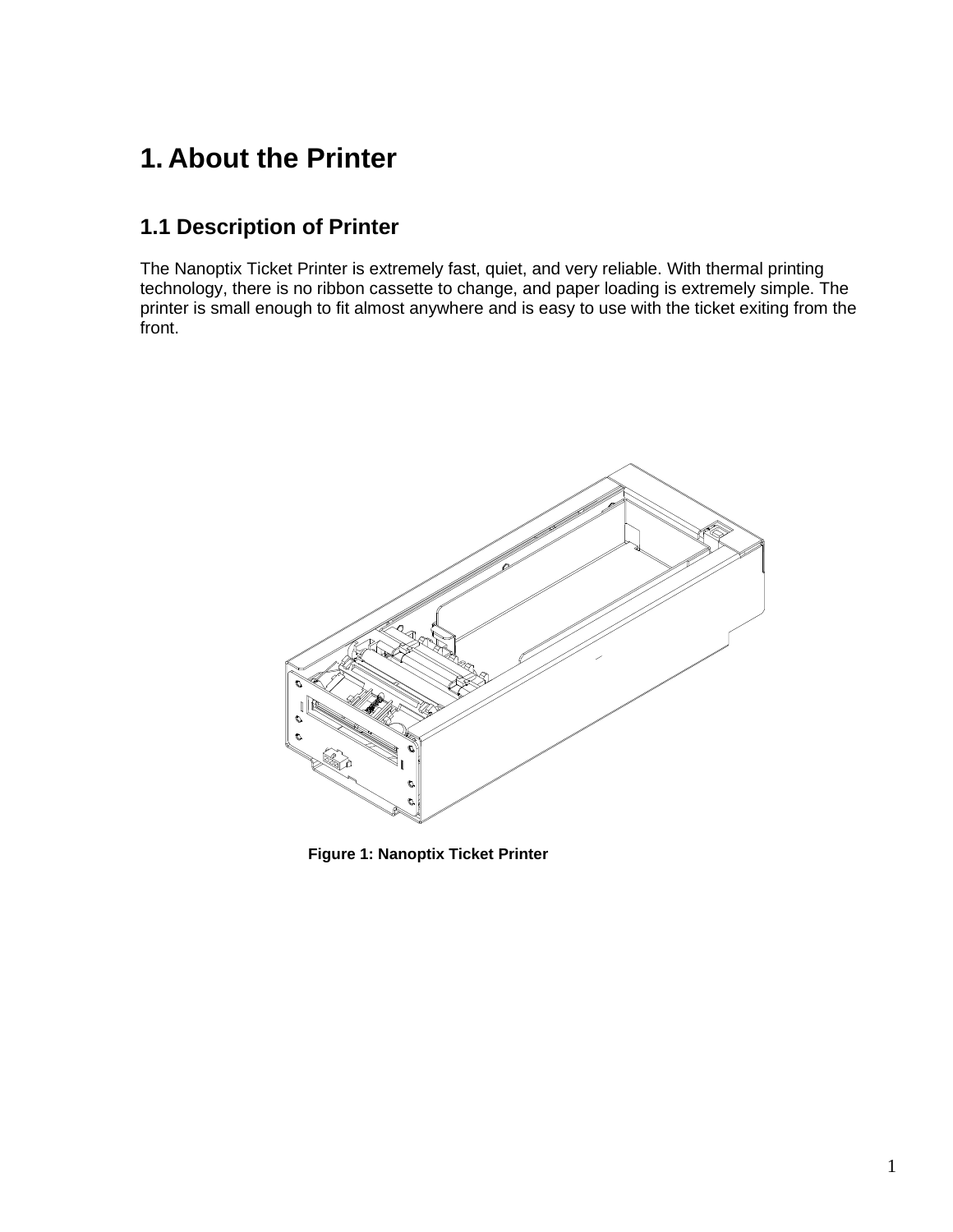# <span id="page-8-0"></span>**1.3 General specifications**

| <b>Print Method</b>                    | <b>Direct Thermal</b>                                                                                                       |  |
|----------------------------------------|-----------------------------------------------------------------------------------------------------------------------------|--|
| <b>Resolution</b>                      | 8 dot/mm (203 dpi)                                                                                                          |  |
| <b>Print Width</b>                     | 64mm                                                                                                                        |  |
| <b>Paper Width</b>                     | 65mm                                                                                                                        |  |
| <b>Cartridge Size</b>                  | 200, 400, 800                                                                                                               |  |
| <b>Operating Temperature</b>           | 0 to 50 C                                                                                                                   |  |
| <b>Storage Temperature</b>             | $-40$ C to $+65$ C                                                                                                          |  |
| <b>Operating Relative Humidity</b>     | 5% to 90% RH at 50C (non-condensing)                                                                                        |  |
| <b>Communication Interface Options</b> | Serial and USB                                                                                                              |  |
| <b>Memory/Firmware</b>                 | 1 Mbit of SRAM, 2 Mbit of flash and 16Kbit of<br><b>EEPROM</b>                                                              |  |
| <b>Resident Character Sets</b>         | Arial Bold (6 sizes)<br>Note: Other Character sets can be<br>programmed quickly                                             |  |
| <b>Integrated Bar Codes</b>            | UPC-A, UPC-E, interleaved 2 of 5, 3 of 9,<br>Code 128, EAN 8, EAN 13.<br>Note: Other Bar Codes can be programmed<br>quickly |  |
| <b>Speed</b>                           | Up to 125 mm/second                                                                                                         |  |
| <b>Sensors</b>                         | Paper in<br>$\bullet$<br>Tray open<br>$\bullet$<br>Top of form<br>Paper low                                                 |  |
| <b>Human Interface</b>                 | Drop-in paper loading, status LED, paper feed<br>button                                                                     |  |
| <b>Dimensions</b>                      | 113mm width x 67mm height x 286mm depth                                                                                     |  |
| Weight                                 | 2.3 Kg                                                                                                                      |  |
| <b>Immunity</b>                        | EN 55024                                                                                                                    |  |
|                                        | Information Technology Equipment                                                                                            |  |
| <b>Emission Standards</b>              | United States - FCC Part 15 Subpart A<br>Canada - Industry Canada ICES-003<br>Europe - EN 55022<br><b>Class A emissions</b> |  |
|                                        | Information Technology Equipment                                                                                            |  |

<span id="page-8-1"></span>**TABLE 1: SPECIFICATION**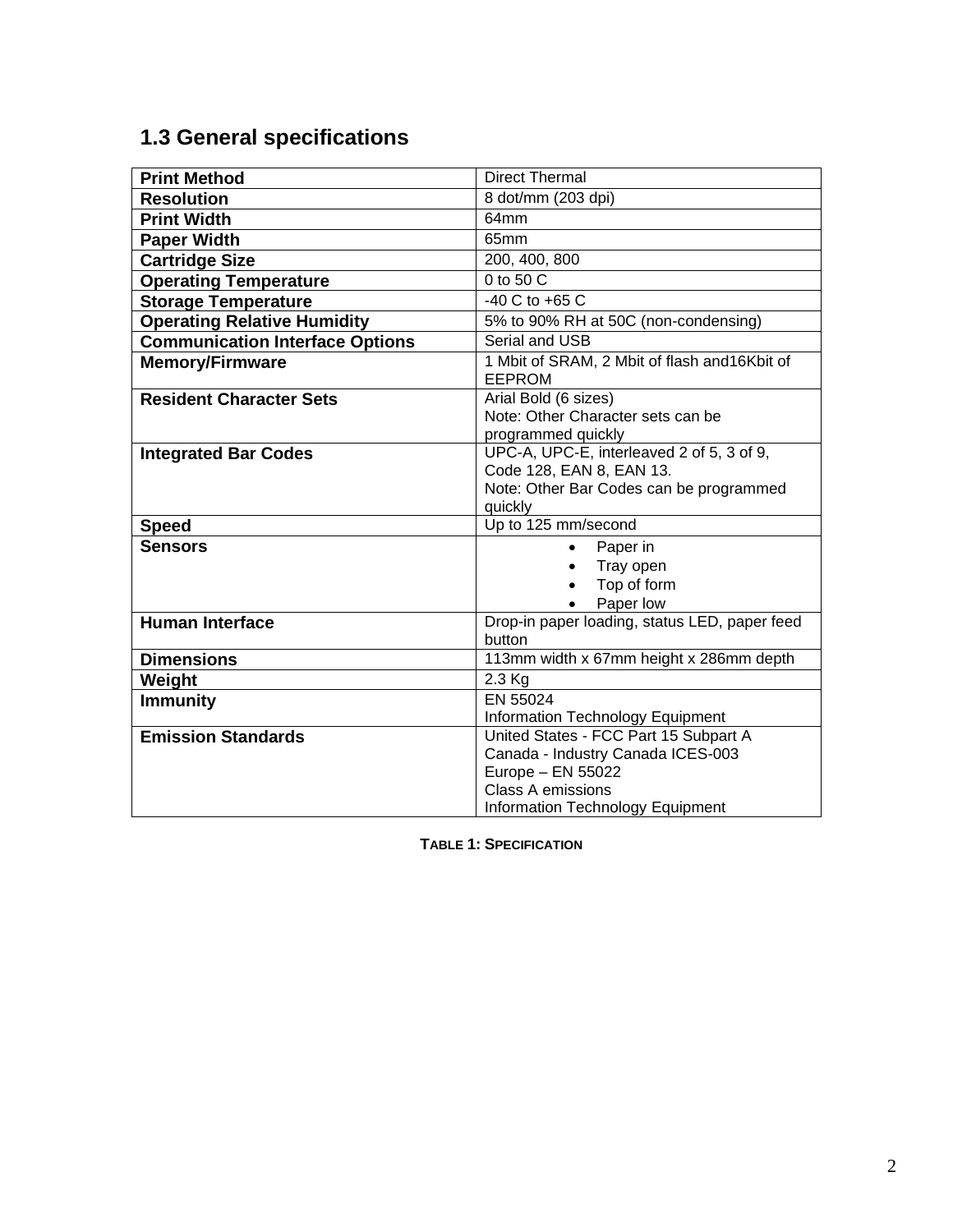## <span id="page-9-0"></span>**1.4 Printer Controls**

```
Printer Reset (Service use only)
```
To reset the printer, simply unplug and plug the cable. Once plugged in, the printer goes through a startup routine and resets itself.





## <span id="page-9-3"></span><span id="page-9-2"></span>Paper Feed Button

Use the Paper Feed Button to advance the paper. The paper will automatically feed. Tear off the form that has been fed and the printer will be ready to print on a full form.

<span id="page-9-4"></span>

**Figure 3: Paper Feed Button**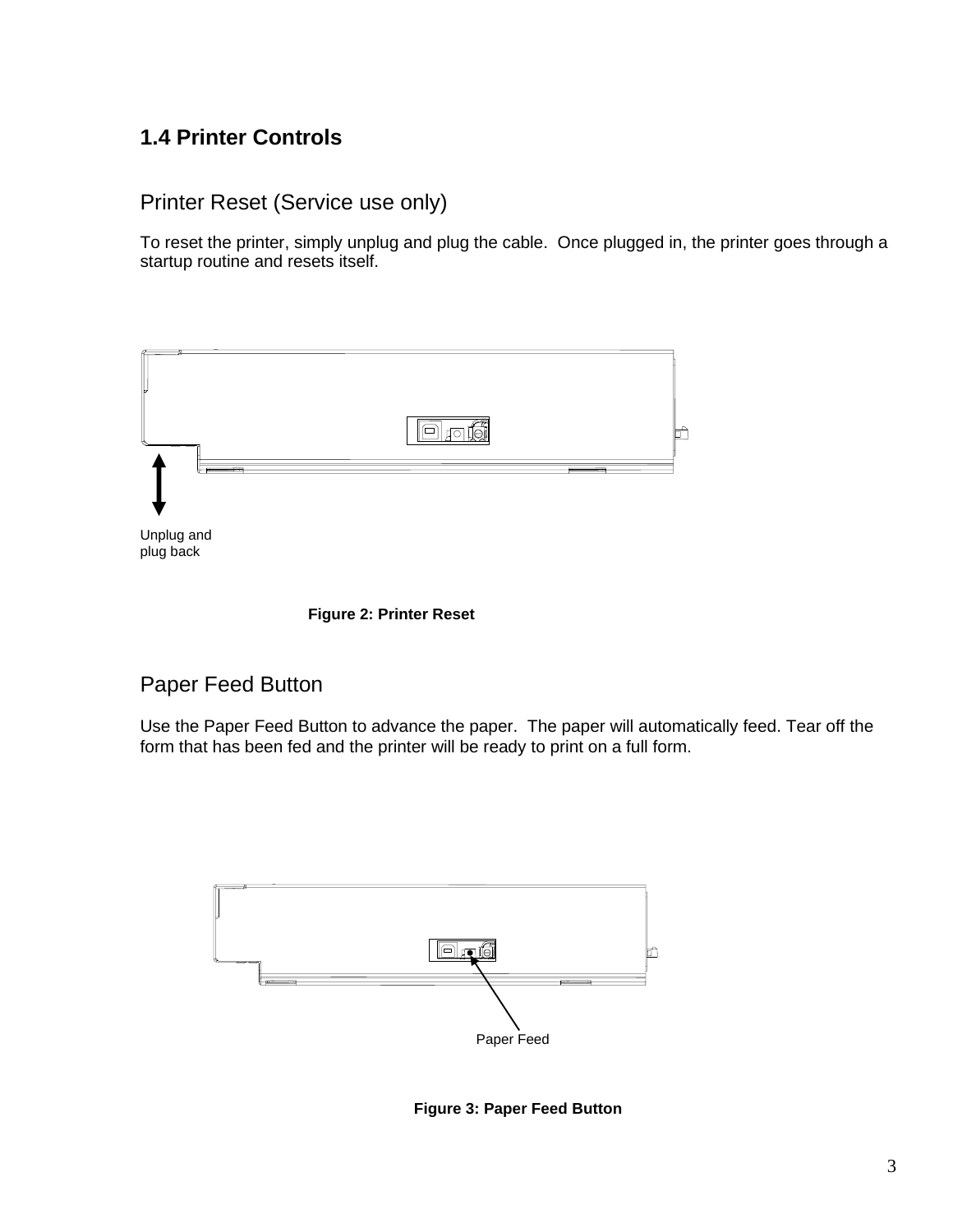## <span id="page-10-0"></span>LED

The LED on the main controller board shows the printer status. Please refer to section 1.7 for LED status and troubleshooting with LED. An external LED can be connected through the front 3-pin Molex connector. The pin-out is described in section 2.3.

<span id="page-10-1"></span>

**Figure 4: LEDs position**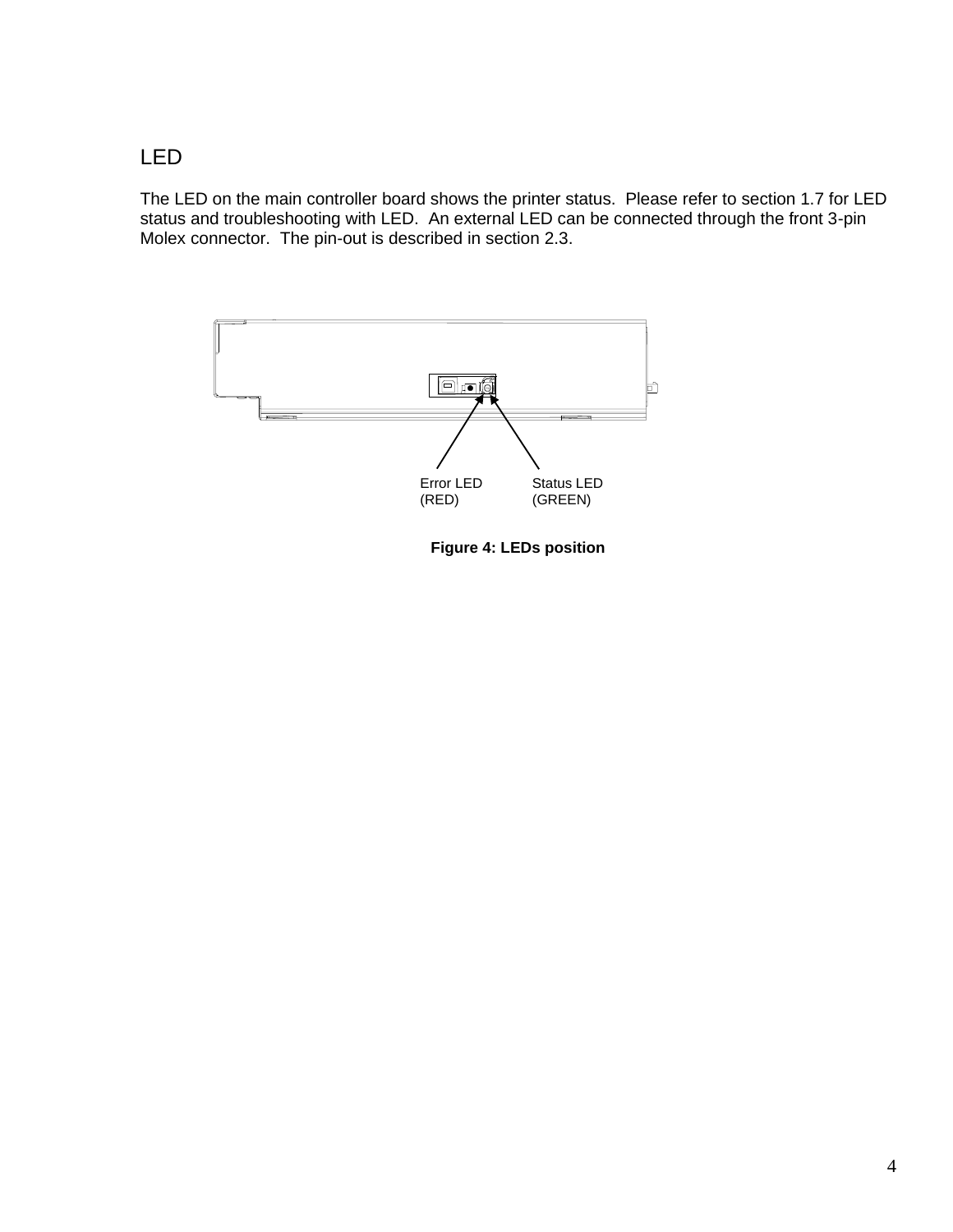# <span id="page-11-0"></span>**1.5 Changing Paper**

Change the paper when the paper is low or out.

**Caution:** Do not operate the printer or host computer if the printer runs out of paper. The printer will not operate without paper, but it may continue to accept data from the host computer. Because the printer cannot print any transactions, the data may be lost.

Load a stack of tickets into the printer. The maximum stack that will fit in the ticket cartridge is 200, 400 or 800 tickets depending on the cartridge option that was purchased with your printer.



<span id="page-11-1"></span>**Figure 5: Loading Paper**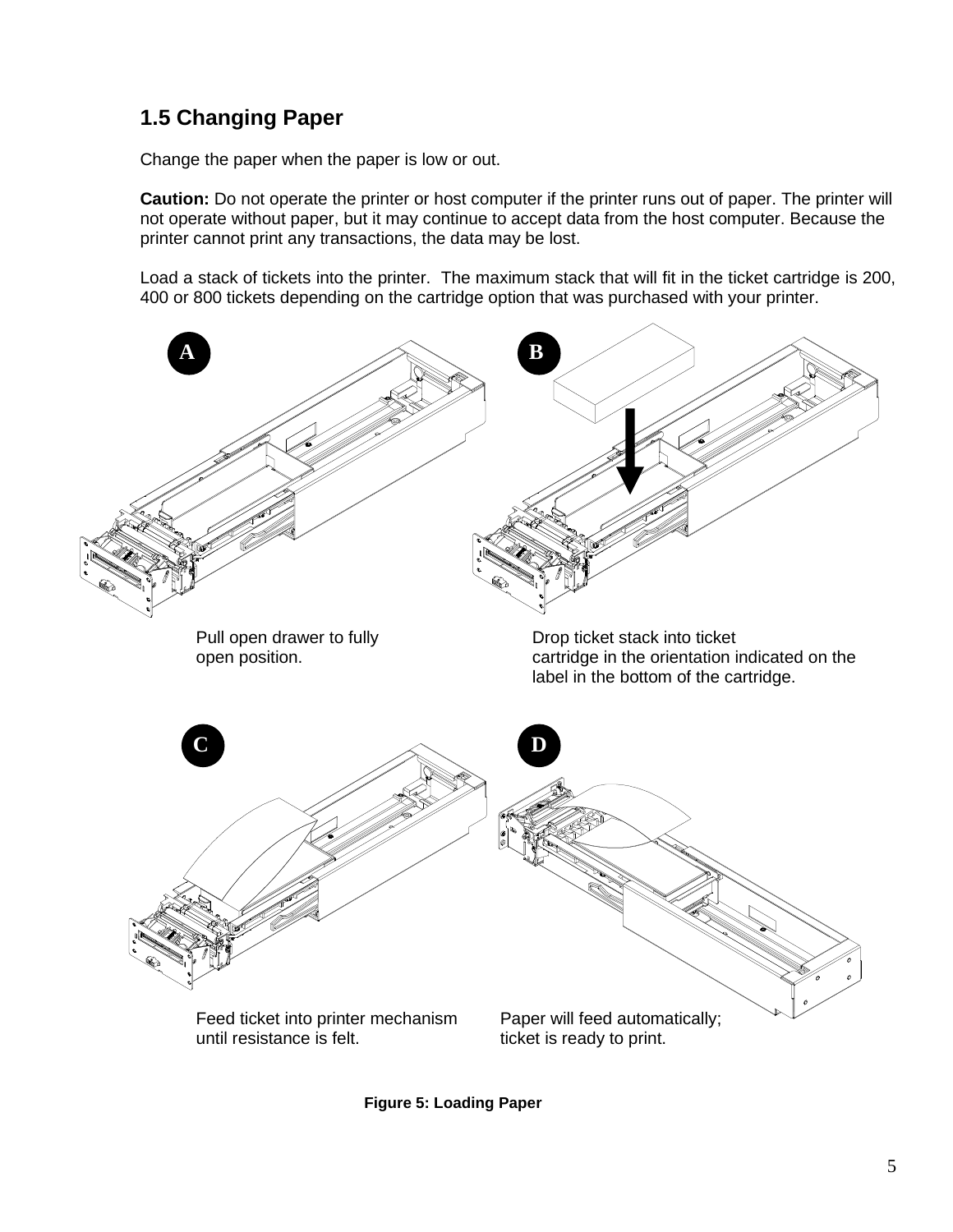# <span id="page-12-0"></span>**1.6 Testing the Printer**

Run this test to check the printer. The test prints and cuts a resident test ticket. Verify this ticket to judge the printing quality.

| Model:                                                           | <b>TRITON-1</b>  |
|------------------------------------------------------------------|------------------|
| Firmware:                                                        | TRT-2.4 1 J-61AU |
| COMMUNICATION                                                    |                  |
| Interface:                                                       | Serial           |
| Baud:                                                            | 19200            |
| Data Bits:                                                       | 8                |
| Parity:                                                          | <b>NONE</b>      |
| Handshaking:                                                     | <b>NONE</b>      |
| Print mode:                                                      | <b>NTM</b>       |
| Aux Port:                                                        | Disabled         |
| PRINT CONTROL                                                    |                  |
| Darkness Control:                                                | $-15%$           |
| Voltage:                                                         | 23.9 Volts       |
| Temperature:                                                     | 21 Celcius       |
| Speed:                                                           | 4.0 IPS          |
| <b>Black Bar Index:</b>                                          | Right            |
| <b>SYSTEM RESOURCES</b>                                          |                  |
| <b>FLASH</b><br>-Used:<br>-Free:                                 | 48110<br>17425   |
| <b>I IBRARY INVENTORY</b>                                        |                  |
| Templates:                                                       |                  |
| 0,1,2,3,4,5,6,7,8,9,A,B                                          |                  |
| Print Regions:                                                   |                  |
| 1,2,3,4,5,6,7,8,h,9,A,B,C,D,E,F,G,I,J,K,L,N,O,P,Q,R,             |                  |
| $S, T, U, Z, X, a, b, c, d, e, f, g, i, j, k, l, m, n, o, p, q,$ |                  |
| Graphics:                                                        | None             |
| Fonts:                                                           | 0,2,3,4,5,7,8,15 |
| <b>MANUFACTURING INFORMATION</b>                                 |                  |
| Printer ID:                                                      | N000024          |
| Date Code:                                                       | 07D20B14         |
| <b>PWM Setting:</b>                                              | 7F7F7F7FFFFFFF   |
| $A$ to $D$ :<br>Status: C21-2.41G-40-40-40-40-40-P               | DE7AA400FD000000 |
|                                                                  |                  |
|                                                                  |                  |

### **Figure 6: Test Ticket**

<span id="page-12-1"></span>To print the test ticket, power-on the printer while pressing and holding the Paper Feed Button for approximately 5 seconds. Once repetitive beeping is heard, release the paper feed button. A test ticket similar to above will be printed approximately 2 seconds after. Pressing the button again will result in blank tickets.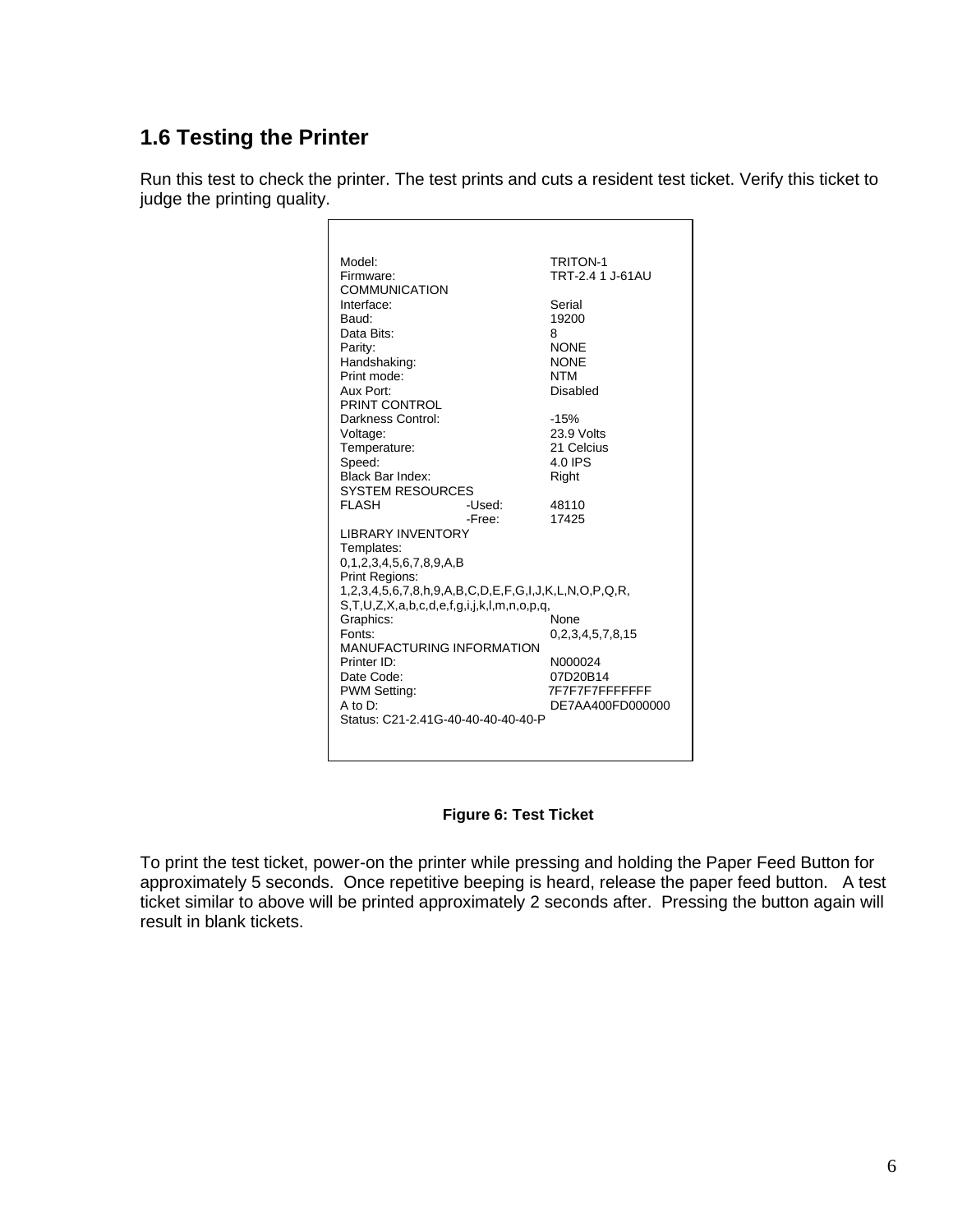## <span id="page-13-0"></span>**1.7 Troubleshooting the Printer**

The printer is simple and generally trouble-free, but from time to time problems may occur. Follow these procedures to determine the cause and resolution of any problems the printer may be having. If the procedures in this section do not correct the problem, contact a service representative.

## <span id="page-13-1"></span>Troubleshooting with LED

| <b>Status LED (green)</b> | Error LED (Red)   | <b>Condition</b>         |
|---------------------------|-------------------|--------------------------|
| <b>OFF</b>                | ON                | Paper Out                |
| <b>OFF</b>                | <b>MED BLINK</b>  | <b>Temperature Error</b> |
| <b>OFF</b>                | <b>SLOW BLINK</b> | <b>Voltage Error</b>     |
| ON                        | <b>FAST BLINK</b> | <b>Print Head Error</b>  |
| ON                        | <b>FAST BLINK</b> | Missing Black Index Mark |
| ON                        | <b>FAST BLINK</b> | Paper Jam                |

#### **TABLE 2: TROUBLESHOOTING WITH LED**

## <span id="page-13-3"></span><span id="page-13-2"></span>Printing Problems

| Problem                                                                      | <b>Possible Causes</b>                                                                                                                                                                       | <b>What to Do</b>                                  |
|------------------------------------------------------------------------------|----------------------------------------------------------------------------------------------------------------------------------------------------------------------------------------------|----------------------------------------------------|
| Receipt does not come<br>out all the way.                                    | Paper is jammed.                                                                                                                                                                             | Open the tray and<br>clear any jammed paper.       |
| Printer starts to print,<br>but stops while the<br>receipt is being printed. | Paper is jammed.                                                                                                                                                                             | Open the tray and<br>clear any jammed paper.       |
|                                                                              | Paper tickets loaded<br>incorrectly.                                                                                                                                                         | Check that the paper is<br>loaded properly.        |
| Print is light or spotty.                                                    | Thermal printhead is<br>dirty.                                                                                                                                                               | Use recommended<br>thermal receipt paper.          |
|                                                                              |                                                                                                                                                                                              | Clean printhead at<br>recommended intervals.       |
| Vertical column of print<br>is missing.                                      | Change the paper stack<br>to make sure the thermal<br>coating is not the<br>source. If it does not<br>solve the problem, it<br>could indicates a<br>problem with the printer<br>electronics. | Contact your authorized<br>service representative. |
| One side or portion of<br>ticket has not been<br>printed                     | Change the paper stack<br>to make sure the thermal<br>coating is not the<br>source. If it does not<br>solve the problem, it<br>could indicates a<br>problem with the printer<br>electronics. | Contact service<br>representative.                 |

<span id="page-13-4"></span>**TABLE 3: TROUBLESHOOTING PRINTING PROBLEMS**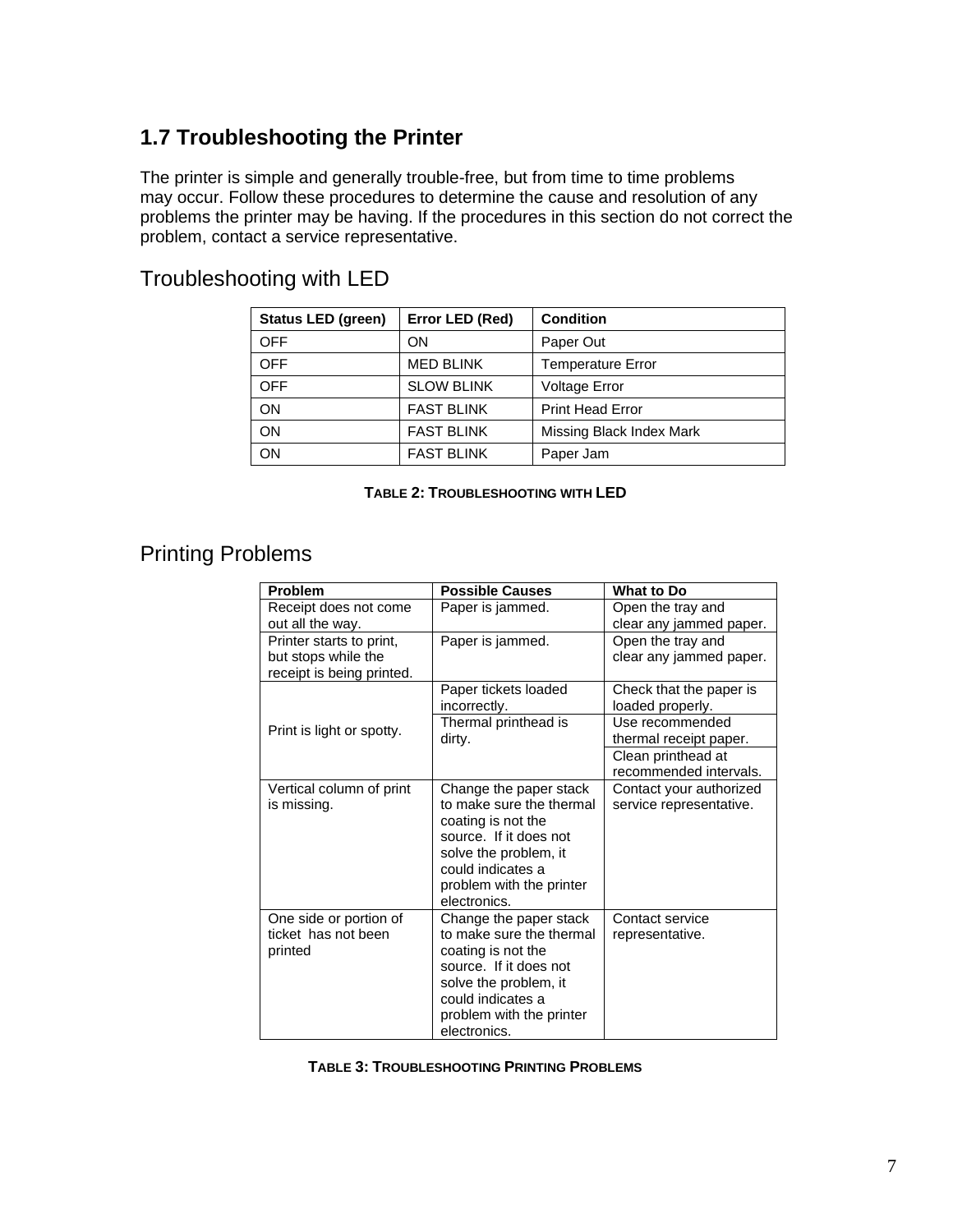# <span id="page-14-0"></span>Printer Does Not Work

| <b>Problem</b>                                                | <b>Possible Causes</b>    | <b>What to Do</b>                                                                                                                  |
|---------------------------------------------------------------|---------------------------|------------------------------------------------------------------------------------------------------------------------------------|
| <b>Printer Does Not</b><br><b>Function When Turned</b><br>On. | Printer not plugged in.   | Check that printer cables<br>is properly connected on<br>both ends.<br>Check that the host or<br>power supply is getting<br>power. |
|                                                               | Tray not fully<br>closed. | Close the tray.                                                                                                                    |

<span id="page-14-1"></span>**TABLE 4: PRINTER DOES NOT WORK**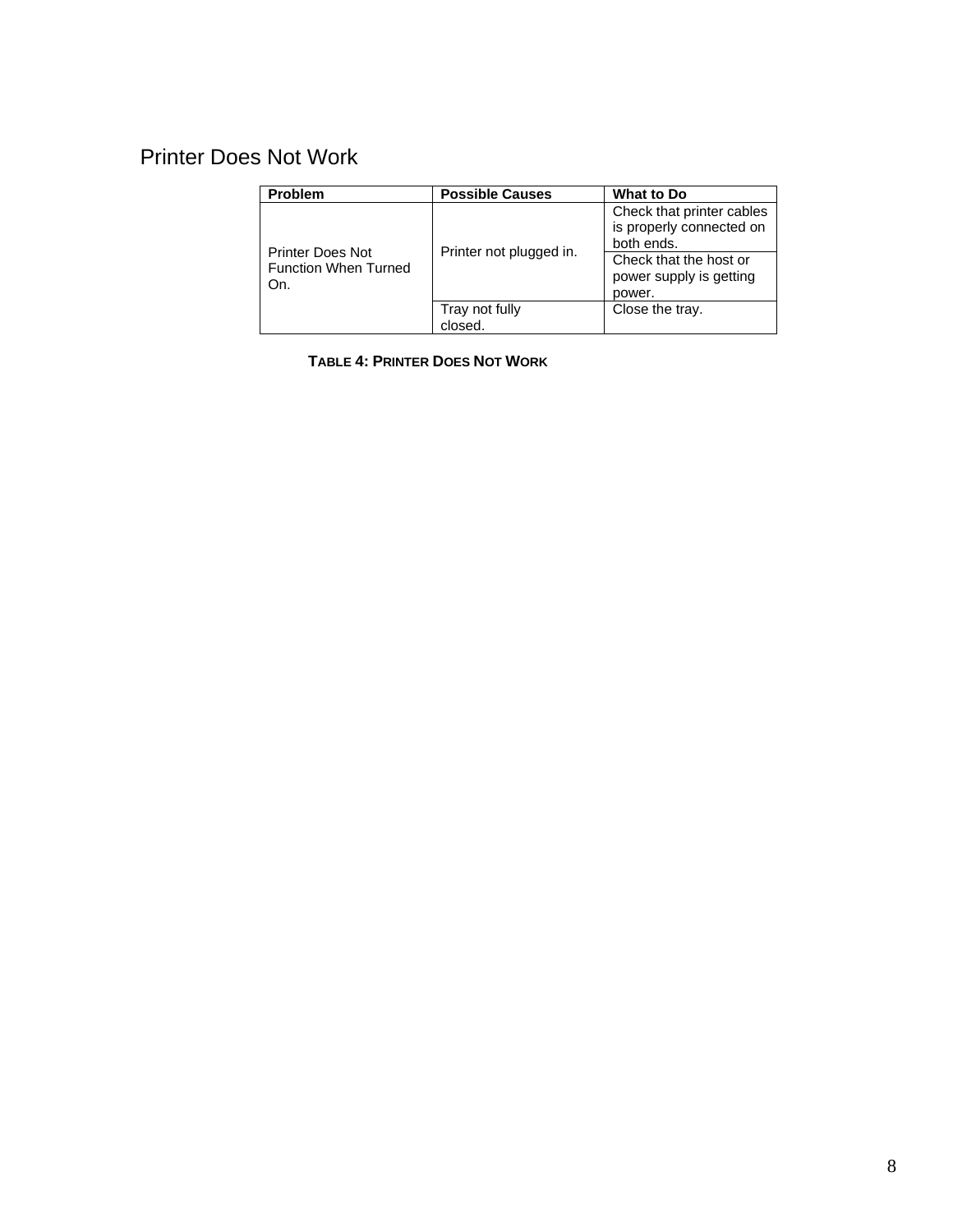# <span id="page-15-0"></span>**2. Media and Supplies Guide**

# <span id="page-15-1"></span>**2.1 Thermal Paper Specifications**

The printer requires qualified thermal paper with the following dimensions:

| Width               | Lenath             |  |
|---------------------|--------------------|--|
| 62 mm $(2.441$ in.) | 120 mm (4.724 in.) |  |
| 65 mm (2.559 in.)   | 150 mm (5.906 in.) |  |

#### **TABLE 5: TICKET DIMENSIONS**

# <span id="page-15-5"></span><span id="page-15-2"></span>**2.2 Ordering Thermal Paper**

We recommend the following paper grade produced by Appleton and Kanzaki Specialty Papers. There are a number of paper converters qualified to supply this paper, provided the rolls are from these recommended grades.

| <b>Manufacturer</b>                      | <b>Numbers</b>                        | <b>Paper Grade</b>                     |
|------------------------------------------|---------------------------------------|----------------------------------------|
| <b>Appleton Papers</b>                   | Tel:920-991-8438                      | Royale 700-4.5 (Qualification Pending) |
| <b>Kanzaki Specialty Papers</b><br>(USA) | Tel:888-526-9254<br>Fax: 413-731-8864 | TO-381-N                               |

#### **TABLE 6: ORDERING THERMAL PAPER**

<span id="page-15-6"></span>Additional grades are being qualified and will be available soon.

# <span id="page-15-3"></span>**2.3 Ordering Miscellaneous Supplies**

## <span id="page-15-4"></span>Power Supply and Power Cord

Contact your sales representative to order the power supply listed in the table.

<span id="page-15-7"></span>

| Part                                   | <b>Part Number</b> |
|----------------------------------------|--------------------|
| Power Supply (24VDC, 2.5A max., 60W)   | 102484HAP-00       |
| Power Cord (North American)            | 102080             |
| <b>Power Cord (Continental Europe)</b> | 102086             |

**TABLE 7: PART NUMBERS**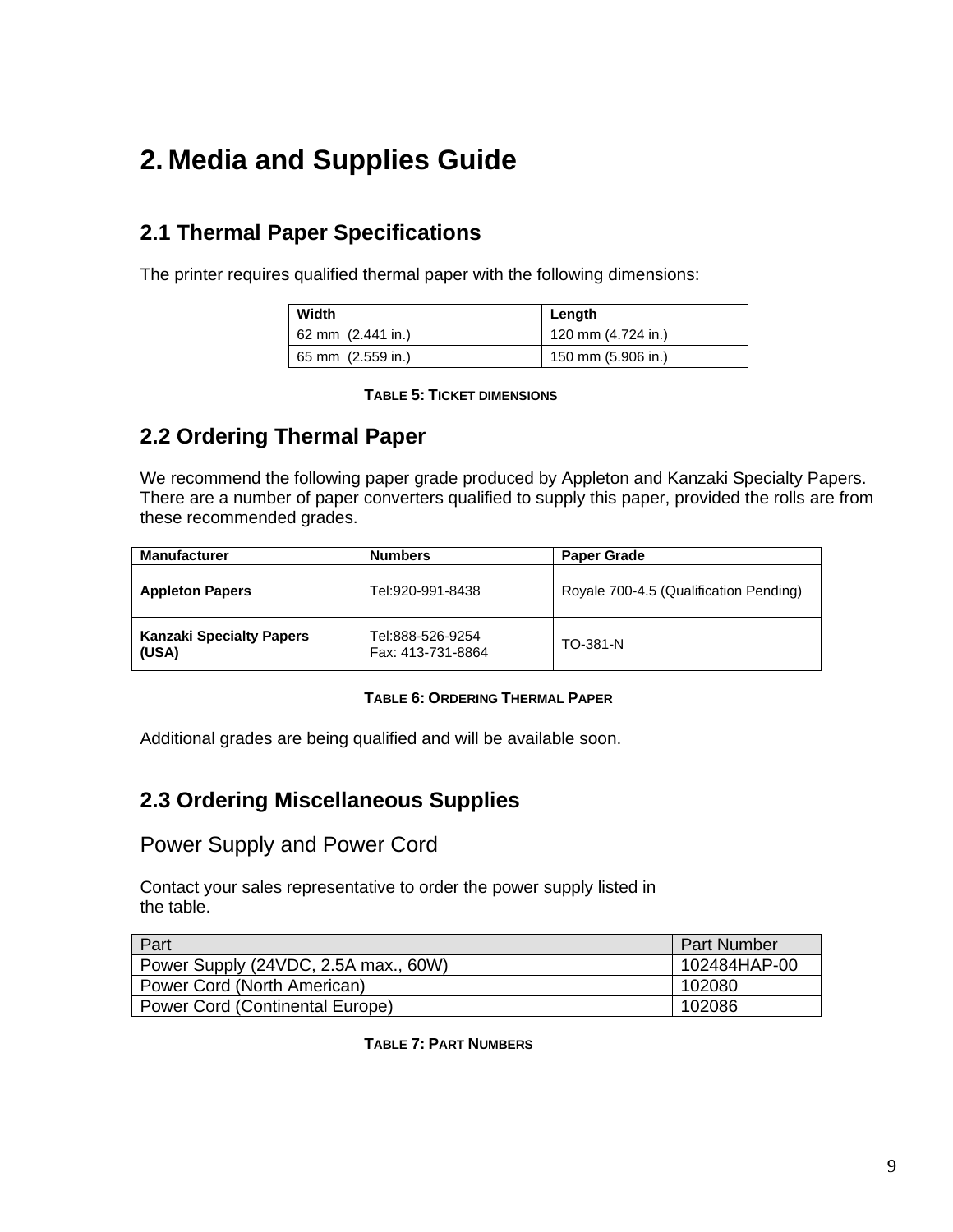## <span id="page-16-0"></span>Ordering Communication Cables

Contact your sales representative to order the communication cables listed in the table. The numbers are for reference only. Suppliers may use other numbers.

| Part                                                            | <b>Part Number</b> |
|-----------------------------------------------------------------|--------------------|
| RS232 Com Cable 14 Pin Universal FR to DB9 FR to 3 Pin Power MP | 101103HAP-02       |
| RS232 Com Cable 12 Pin FR to DB9 FR plus 3 pin MP               | 101101HAP-04       |
| 12 Pin RS232 FR to 14 Pin adaptor                               | 102365HAP-01       |
| USB Cable A-B (6 ft. Fully Rated)                               | 100390             |

#### **TABLE 8: COMMUNICATION CABLES PART NUMBERS**

## <span id="page-16-2"></span><span id="page-16-1"></span>Communication Cables Pin-Out

The tables below detail the connection pin-out for the Serial interface (12-pin Molex) on the printer side.

| Pin            | <b>Signal Name</b> | Printer I/O          | Host $IO$ | <b>Printer Function</b>   |
|----------------|--------------------|----------------------|-----------|---------------------------|
|                | Reset              | Input                | Output    | <b>Resets Printer</b>     |
| $\overline{2}$ | PRT_AUX_RXD        | Input                | Output    | <b>Auxiliary Receive</b>  |
| 3              | <b>VAUX</b>        | Input                | Output    | <b>Auxiliary Power</b>    |
| $\overline{4}$ | PRT_AUX_TXD        | Output               | Input     | <b>Auxiliary Transmit</b> |
| 5              | Signal Ground      | <b>Signal Ground</b> | Signal    | <b>Signal Ground</b>      |
|                |                    |                      | Ground    |                           |
| 6              | 24V                | Power Input          | n/a       | Power Input               |
| 7              | n/a                | No connect           | n/a       | None                      |
| 8              | 24V                | Power Input          | n/a       | Power Input               |
| 9              | Bezel_pwm          | 24V Output           | n/a       | <b>Bezel Driver</b>       |
| 10             | Signal Ground      | <b>Signal Ground</b> | Signal    | <b>Signal Ground</b>      |
|                |                    |                      | Ground    |                           |
| 11             | PRT RS232 RXD      | Input                | Output    | Data Receive              |
| 12             | PRT_RS232_TXD      | Output               | Input     | Data Transmit             |
| 13             | PRT_RS232_RTS      | Output               | Input     | Handshake                 |
| 14             | PRT RS232 DSR      | Output               | Input     | <b>Pinter Ready</b>       |

**TABLE 9: RS-232 SERIAL INTERFACE PIN-OUT**

<span id="page-16-4"></span><span id="page-16-3"></span>The tables below detail the connection pin-out for the front Bezel Connector (3-pin Molex).

| Signal           | Printer I/O |
|------------------|-------------|
| <b>Bezel PWM</b> | Output      |
| 24VDC            | Output      |
|                  | ЛD          |

**TABLE 10: PINOUT AND SIGNALS OF FRONT MOLEX (FOR BEZEL)**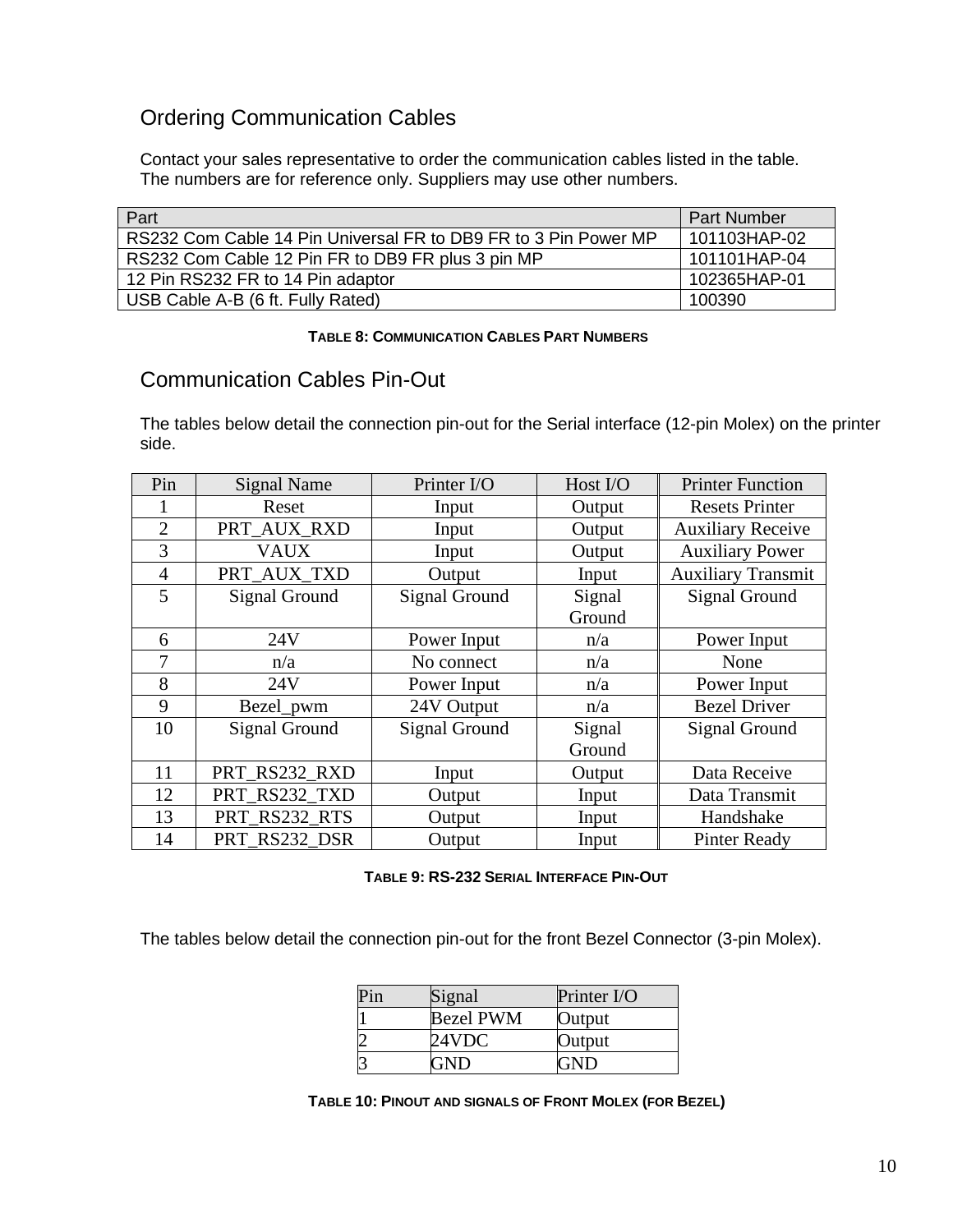# <span id="page-17-0"></span>**APPENDIX A: Mechanical Drawings**



**Bottom View**